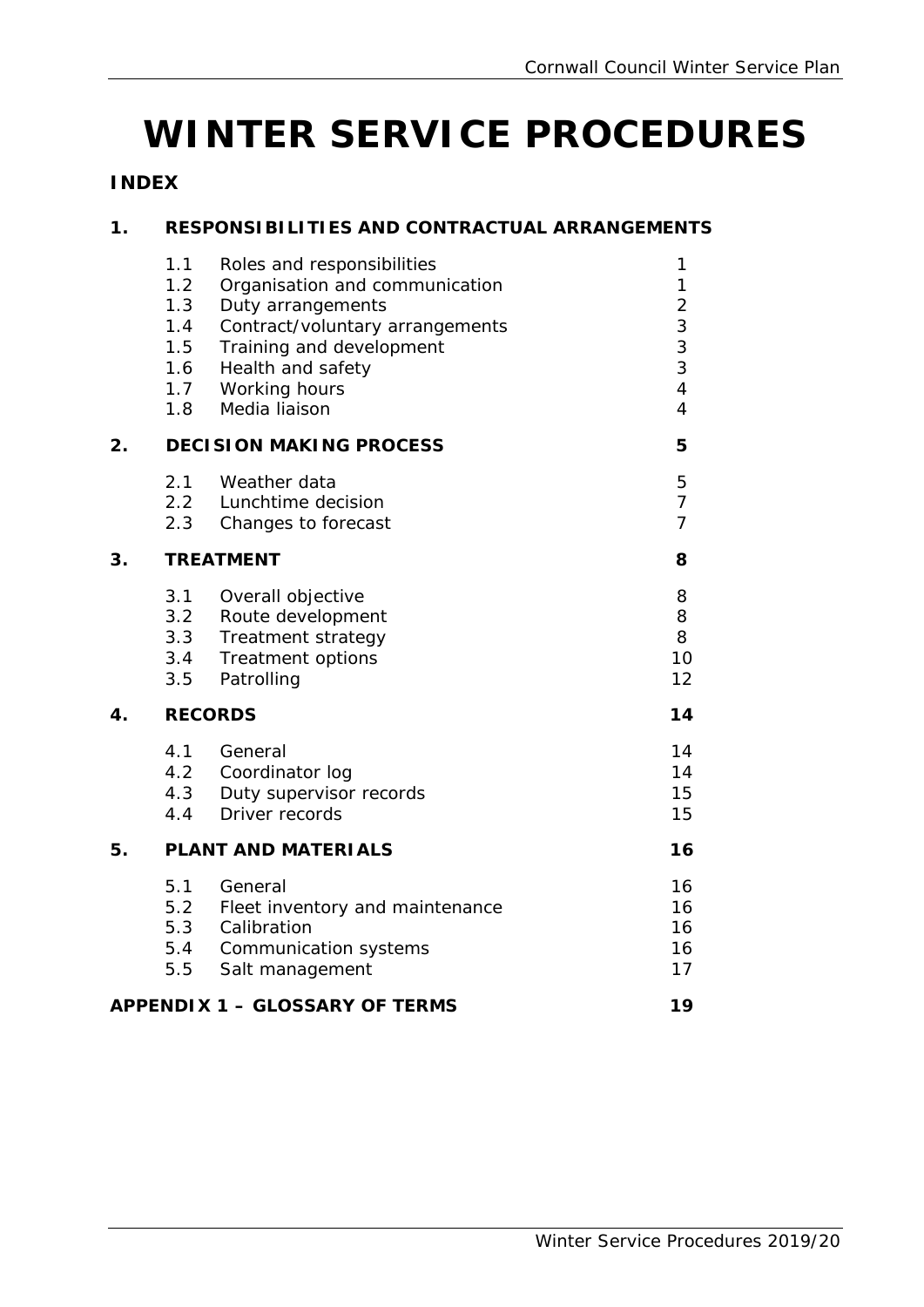# **1. RESPONSIBILITIES AND CONTRACTUAL ARRANGEMENTS**

# **1.1 Roles and responsibilities**

# 1.1.1 General

The provision of the winter service is carried out by Cornwall Council and CORMAC Solutions Ltd staff. The service management and policy functions are dealt with by the Highways and Infrastructure Service (part of the Economic Growth and Development directorate). The operational work is carried out by CORMAC Solutions Ltd which is a wholly-owned subsidiary of Cornwall Council and which is contracted to Cornwall Council to provide highway maintenance and network management services.

# 1.1.2 Highways and Infrastructure Service

The Highways and Infrastructure Service section is responsible for:

- \* drafting and gaining approval for the winter service policy through the appropriate committee and/or cabinet member;
- $\div$  development and updating of the winter service plan;
- establishment and maintenance of the ice detection system; and
- ❖ procurement of winter weather forecasting.
- 1.1.3 CORMAC Solutions Ltd

CORMAC Solutions Ltd is responsible for:

- ❖ coordination of the service defined in the winter service plan throughout the winter season;
- day-to-day decision making and operational management, including performance monitoring;
- $\div$  liaison with the media;
- $\div$  design of the winter service treatment routes;
- $\div$  execution of the winter service plan and delivery of the service as defined in the plan;
- day-to-day operational management;
- ❖ provision and maintenance of the winter fleet; and
- ❖ management of salt procurement and stockpiles.

# **1.2 Organisation and communication**

The responsibility for all aspects of the winter service from decision making through to salting operations rests with staff within CORMAC Solutions Ltd who have the appropriate levels of training and experience.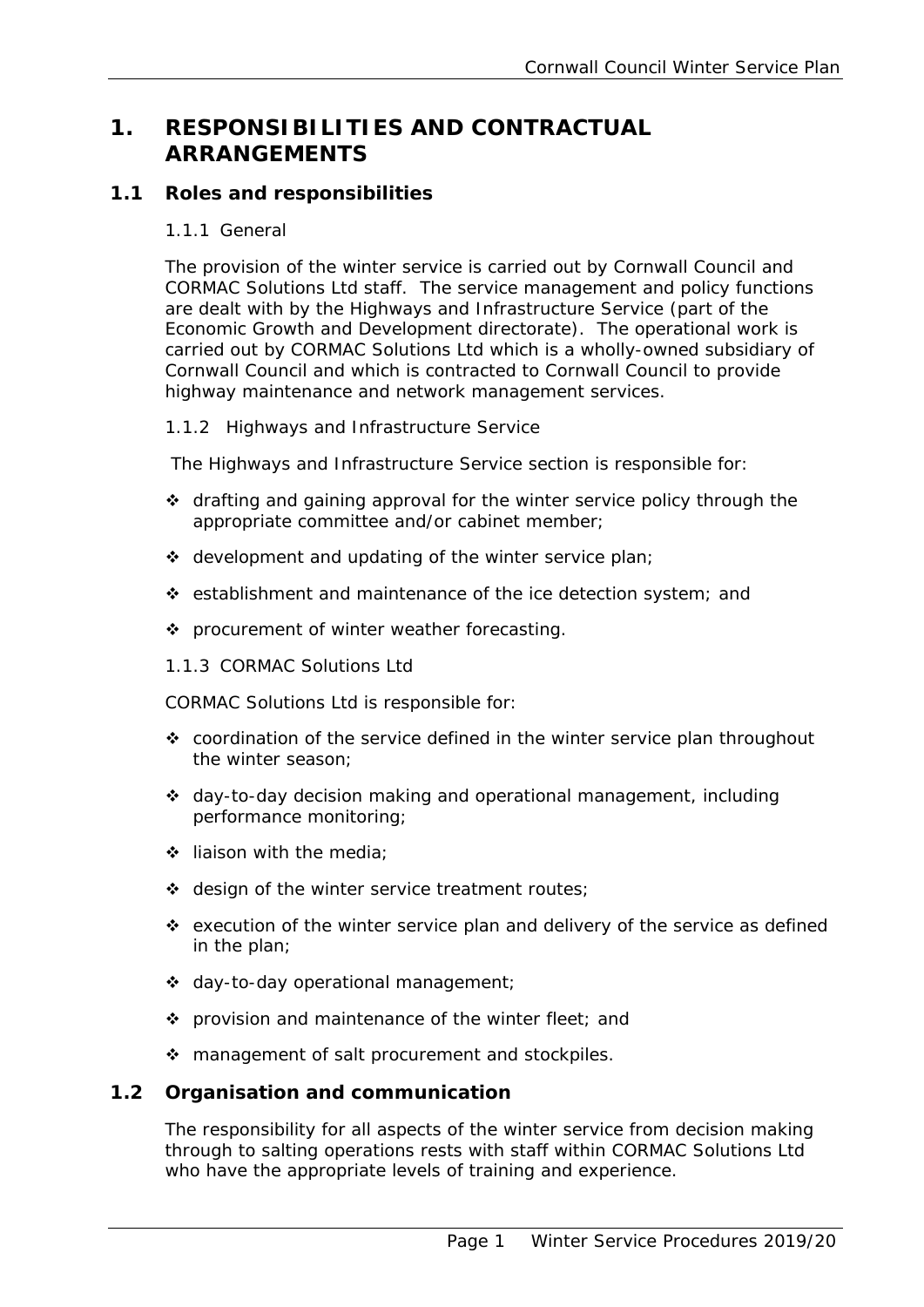<span id="page-2-0"></span> and two Technical Managers. For weather forecasting purposes, the county The highways and environment section is led by a general manager who is supported by a network manager, six highway and environment managers is split into four climatic domains (west, north, south and central).

Each week through the winter period (October to April) one staff member acts as duty coordinator for the whole county. Also in each highway region, standby staff work on a weekly rota to act as duty supervisors.

During normal office hours, the network manager or one of the highway managers in each highway region will assess the daily weather forecast and make a decision on what winter treatment action is necessary in his or her area. This is discussed with the duty coordinator and the instruction given to the operational staff and the duty supervisors.

Out of normal working hours the duty coordinator will assess the daily forecast for the whole county and communicate directly with the duty supervisors, who in turn will issue instructions to the operational staff. The duty supervisors will coordinate and monitor the progress of any treatments on the road network and feed back information to the duty coordinator.

The operational managers are responsible for ensuring that all routes are appropriately resourced to ensure that instructions are executed within the timescales stated in the contract.

#### **1.3 Duty arrangements**

Duty arrangements are in place to ensure that winter service activities are undertaken throughout the winter period, 24 hours a day.

The winter period is from 1st October to 30th April. The season is divided into periods of low risk (October and April) and high risk (November to March inclusive).

At present the standby/duty arrangements for the duty coordinator and duty supervisors do not vary between the low and high risk periods. However, the arrangements for the operational staff only cover the "high risk" period.

 Rotas are maintained to ensure that all key positions are covered by on-call staff throughout the winter period.

- ◆ The rota for the duty coordinator will ensure that a suitably-qualified senior member of staff is on duty throughout the winter period.
- ◆ The rotas for duty supervisors will ensure that at least one member of staff is on duty in each highway region throughout the winter period. Start is situally in earth and regions may have more than one supervisor on duty because of the physical size and layout of the area.
- $\hat{P}$  The rota for the drivers will ensure that sufficient cover is available to provide a 24/7 service and to comply with working hours and other relevant legislation.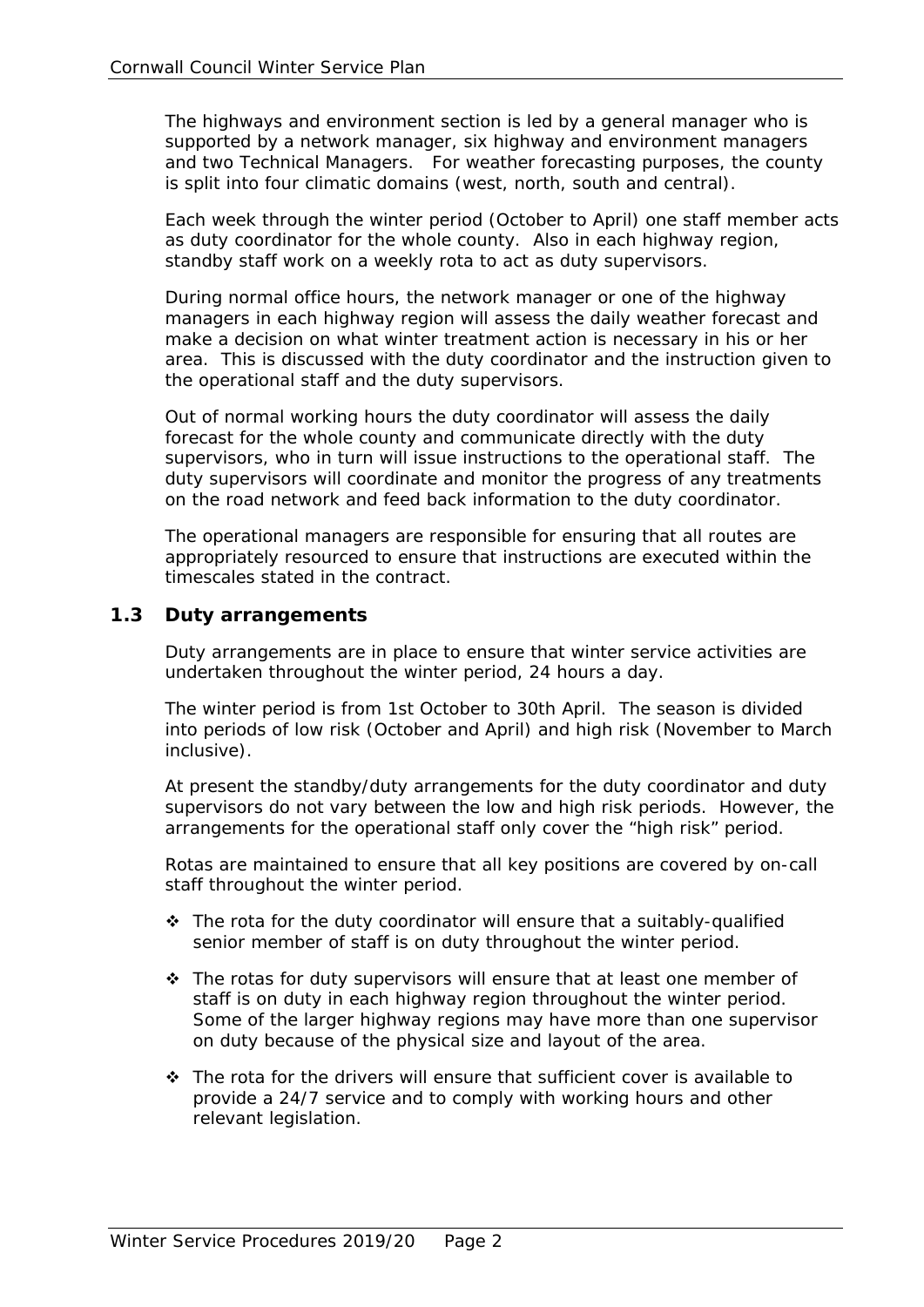# **1.4 Contract/voluntary arrangements**

For those staff included on the weekend standby rotas they will be contractually obliged to respond as appropriate during the allocated shift.

During week days, the winter gritting operators have voluntary arrangements to cover morning or evening pre-salt applications. This will remain voluntary because there are a minimum of three drivers per route which provides more than adequate cover.

In the event of a heavy snow event requiring major clearance works, CORMAC Solutions Ltd has at its disposal 300 operatives that historically have responded as and when necessary to such emergencies in support of the standby workforce. Furthermore, there is a wide range of vehicles and plant available.

CORMAC Solutions Ltd also maintains a comprehensive list of external suppliers for driven plant and machinery, if required. All requests for additional plant, labour and machinery will be dealt with under the term maintenance contract.

# **1.5 Training and development**

In order to deliver the winter service it is necessary to ensure that all involved are suitably trained and competent in the tasks they are expected to fulfil.

The following training arrangements are in place:

- Training in advanced winter road meteorology for key decision makers on a regular basis. This is provided by the forecast provider.
- Winter maintenance awareness for other staff on a regular basis. This may be provided in house, or through external providers.
- $\triangle$  All operatives who carry out salting and snow ploughing on the public highway undergo training in accordance with City and Guilds 6159.
- Attendance at "Cold Comfort" (the national winter service showcase event) every year by a selection of senior staff involved in delivery of the winter service.
- Other training/attendance at seminars/demonstrations as required on specific aspects of the winter service.

Additional training is also given when available in driving techniques and collision avoidance for drivers and supervisors.

A process of coaching/mentoring is in place for all new supervisors working with experienced colleagues for a number of patrols until they are deemed to be competent to undertake the role alone.

# **1.6 Health and safety**

Prior to the commencement of the winter season all staff involved in the winter service meet to discuss operational arrangements. All aspects of the service are covered including safety and communication. Everyone is briefed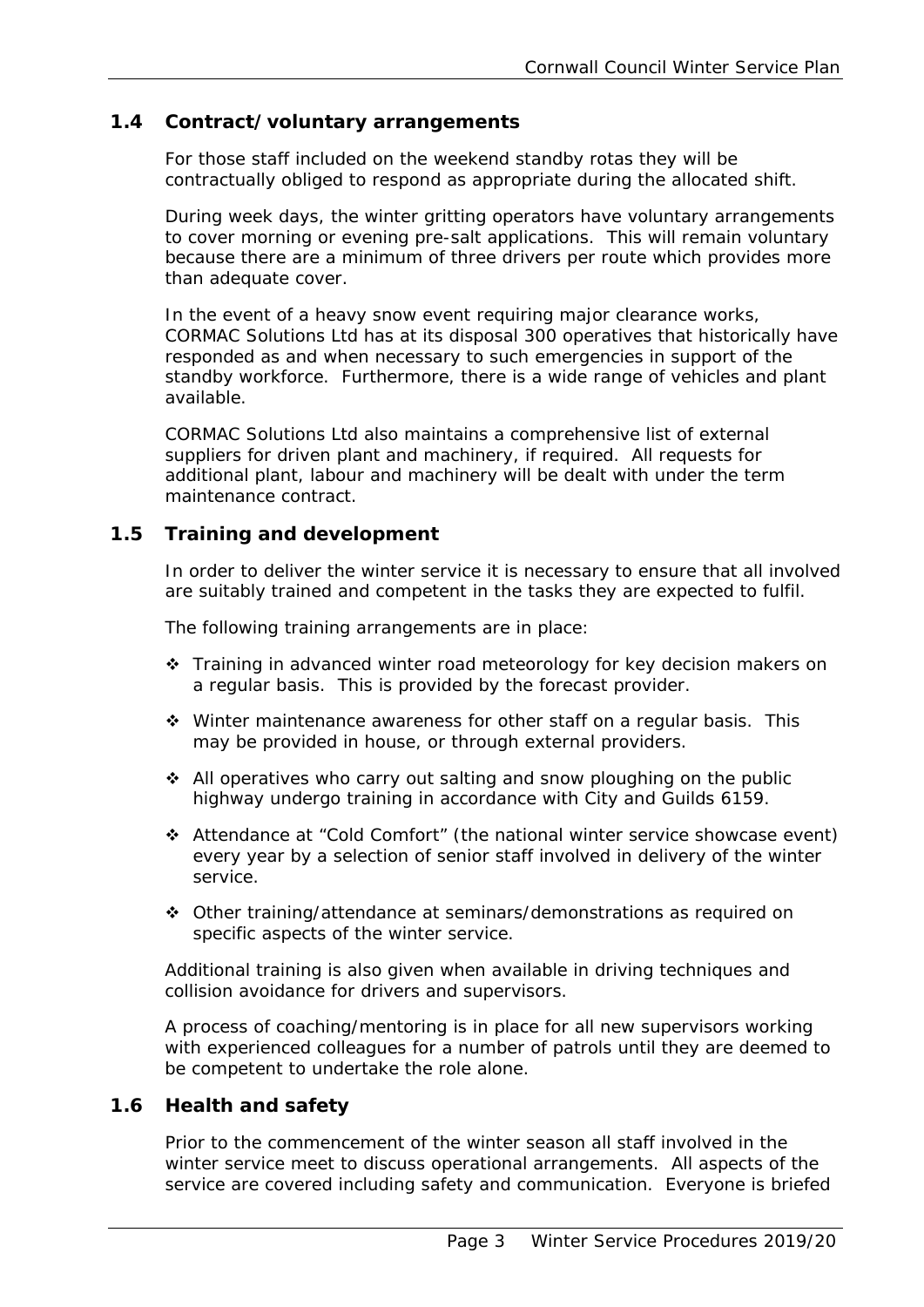with reference to the Safe Working Procedures for Ice Patrols and Salt Distribution (SWP 21), any issues raised are recorded and if necessary further risk assessments carried out.

# **1.7 Working hours**

Duty supervisors will need to take responsibility for monitoring their working hours and should aim to maintain an 11 hour rest period between activities where reasonably practicable.

# **1.8 Media liaison**

The duty coordinator will take a proactive role in providing information to the local media, particularly BBC Radio Cornwall, Pirate FM and Heart FM. Prior to the commencement of the winter season a protocol for communication will be agreed. In sustained periods of freezing or snowy conditions information will also be offered to local TV stations via the Council's media relations department. In severe conditions coordinated/consistent driver advice will be provided to the media either through the Cornwall Council emergency planning team or media relations.

 issuing appropriate advice to the media. However, during exceptionally bad Out of hours, the duty coordinator is responsible for collating information and weather or during longer periods of disruption, this workload will be shared with other senior staff.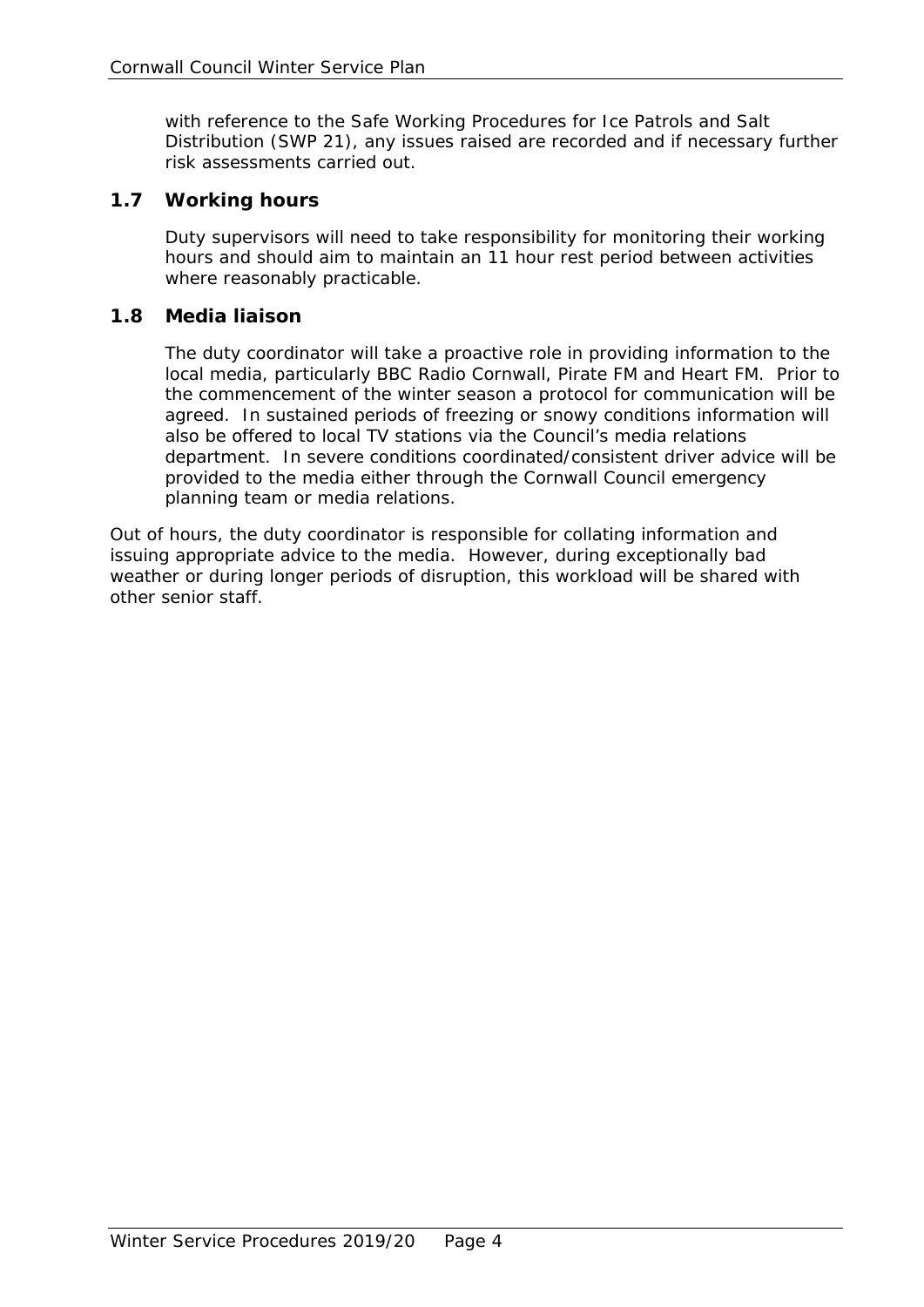# **2. DECISION MAKING PROCESS**

# **2.1 Weather data**

#### 2.1.1 Road weather information

The Council maintains a network of road weather outstations. The information is monitored throughout the winter and used in determining the timing, extent and duration of any treatment activities.

The outstations and their Ordnance Survey grid references are as follows:

| ❖            | Newbridge **                       | SW 4081 3183 |
|--------------|------------------------------------|--------------|
| ❖            | Edgecumbe **                       | SW 7156 3278 |
| $\mathbf{A}$ | Probus                             | SW 8750 4687 |
|              | ❖ Winnards Perch<br>$\star \star$  | SW 9274 6629 |
|              | ❖ Whitstone **                     | SS 2685 0024 |
|              | ❖ Crimp                            | SS 2556 1540 |
|              | * Wadebridge                       | SW 9870 7315 |
|              | ❖ Taphouse                         | SX 1465 6314 |
| $\mathbf{A}$ | Hewaswater                         | SW 9552 4918 |
|              | ❖ Trerulefoot                      | SX 3329 5884 |
|              | $\star\star$<br>❖ St Anne's Chapel | SX 4041 7093 |
|              | <b>Bodmin</b>                      | SX 0841 6785 |

Sites marked \*\* have pan, tilt and zoom CCTV cameras. Fixed pictures are uploaded to web pages for use by winter service staff.

All sites have live broadband which is used to check connections every morning.

We also have consent from the Highways England (HE) and Devon County Council (DCC) for access to the following additional sites:

- **↓** Hayle (HE) SW 5608 3622
- **↑ Redruth (HE)** SW 7173 4404
- Marazanvose (HE) SW 7984 5027
- Goss Moor (HE) SW 9323 5976
- Colliford (HE) SX 1489 7407
- \* Tolpetherwin (HE) SX 2701 8175
- Halfway House (HE) SX 1599 6528
- Landrake (HE) SX 3707 6038
- ◆ Netherbridge (DCC) SX 2350 0898
- Tuelldown (DCC) SX 2425 0780

The weather outstations monitor the following conditions:

- \* road surface and air temperatures;
- deep temperature (not all outstations);
- ❖ wind speed and direction;
- $\triangleleft$  dew point and relative humidity; and
- $\cdot \cdot$  rate and type of precipitation using radar precipitation sensors.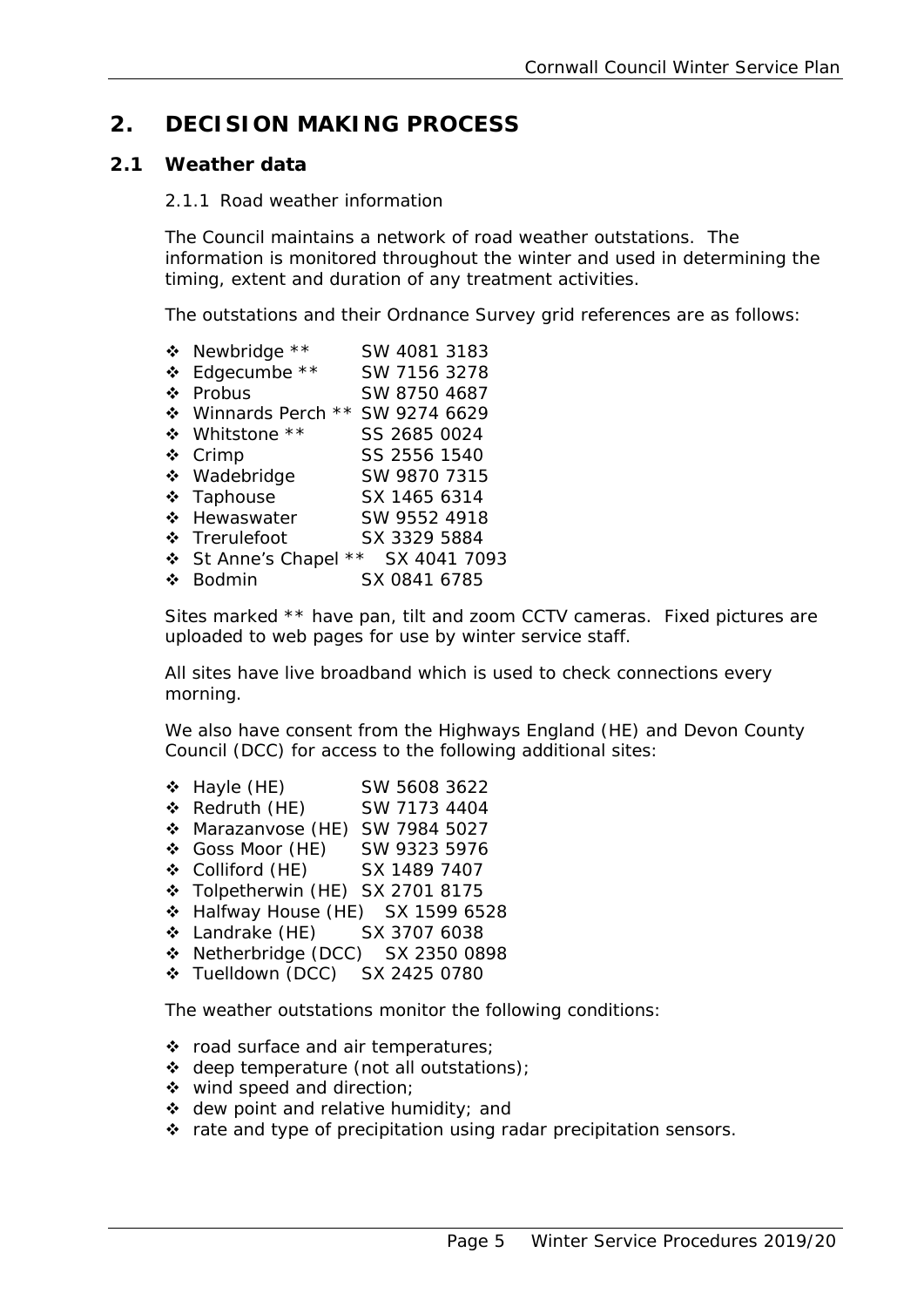#### 2.1.2 Road weather forecasting

In order to provide a road weather service the importance of road weather forecasts and consultancy service can not be underestimated. The Council receives the following forecast information on a daily basis from 1st October to 30th April each winter.

- Preliminary forecast Issued before 8am, detailing predicted weather for the next 24 hour period, including any weather risks and hazards, and a diagnostic report on the ice detection system.
- Text forecasts **24 hour** text forecast issued between 12 noon and 1pm. This details evolution of weather, forecast minimum temperatures, likely risks and hazards, and levels of confidence. This initial forecast is supplemented by updates, or further advice as required. It is acknowledged that changes to forecast conditions will occur, and consequently the required actions may be updated, or changed completely based on the most up-to-date information.

**5 day** forecast. This gives a detailed overview for the next five days. Allows early preparation for continued periods of adverse weather.

Site specific forecasts Detailed graphical forecasts for seven forecast sites giving minimum temperatures, predicted surface conditions and dew points.

**Supplementary** Various services available through web including:

- ❖ Weather radar
- ❖ Satellite imagery
- ❖ Observations
- ❖ Access to Highways England and Devon County Council sites in Devon and Cornwall

24 hour consultancy service strategies etc. Contact with forecasters to discuss updates, treatment

Weather forecasts may be qualified by confidence levels and hazards by altitude. In planning and carrying out treatments the precautionary principle should apply to ensure that the risk to all road users is minimised.

Procedures 3.3 and 3.4 detail how the forecasts are to be interpreted.

2.1.3 Thermal maps

forecast data

Thermal maps will not be used for decision making purposes.

#### 2.1.4 Weather domains

The county has been divided into separate weather domains for forecasting purposes. These domains represent areas where the factors influencing the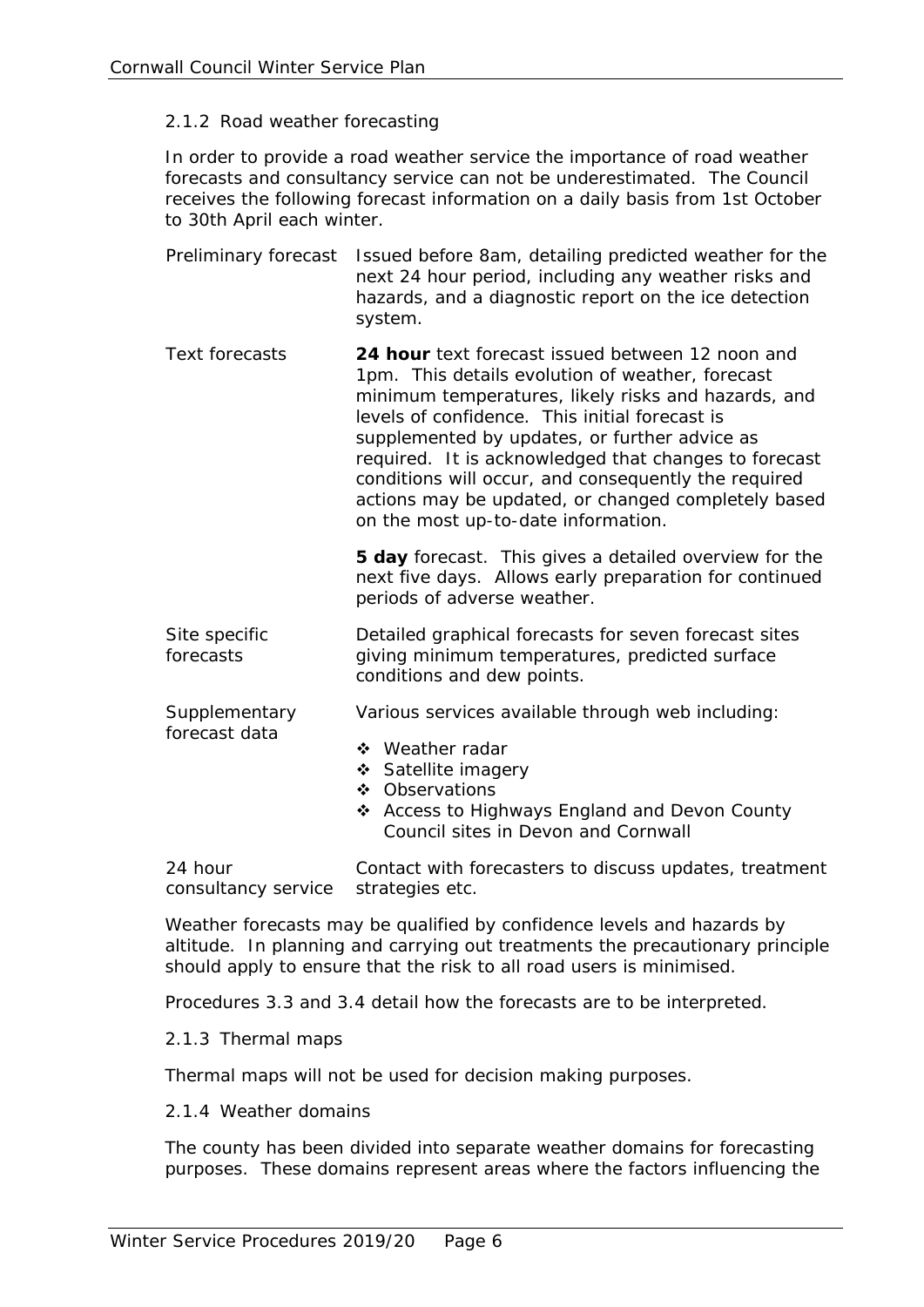weather and minimum temperatures are consistent. These are used in the text forecast and risks, alert state and hazards are identified for each of the domains. The specific text forecasts for each domain, with the forecast graphs for the outstations will be used to determine whether different treatment strategies are required for different parts of the county.

# **2.2 Lunchtime decision**

On receipt of the detailed weather forecast, the network manager or one of the highway and environment managers in both of the county's highway regions will consider the risk of freezing conditions and determine the most appropriate treatment. In normal circumstances the initial decision will be made during the early afternoon and instructions detailing the timing, extent and nature of any action will be passed to operational staff.

During the working week, the duty coordinator will discuss the proposed action with the network/highway and environment managers and coordinate these actions for which a record will be kept. The duty coordinator will also access the forecaster's Internet site and update the website as soon as is practicable with relevant decisions and actions. This will inform the forecasters and others who can access the site.

# **2.3 Changes to forecast**

 Occasions will occur where due to the level of confidence or nature of the forecast, there will be a range of variables that will influence the treatment strategy. In these circumstances, the network/highway and environment manager (or the duty coordinator outside normal working hours) will advise the operational staff that they will need to mobilise the winter service fleet, and will use best endeavours to confirm the details of the required action in the most expeditious manner.

On occasions where changes to the forecast are made, the operational staff will be made aware of the implications of these changes and the required actions as soon as practicable.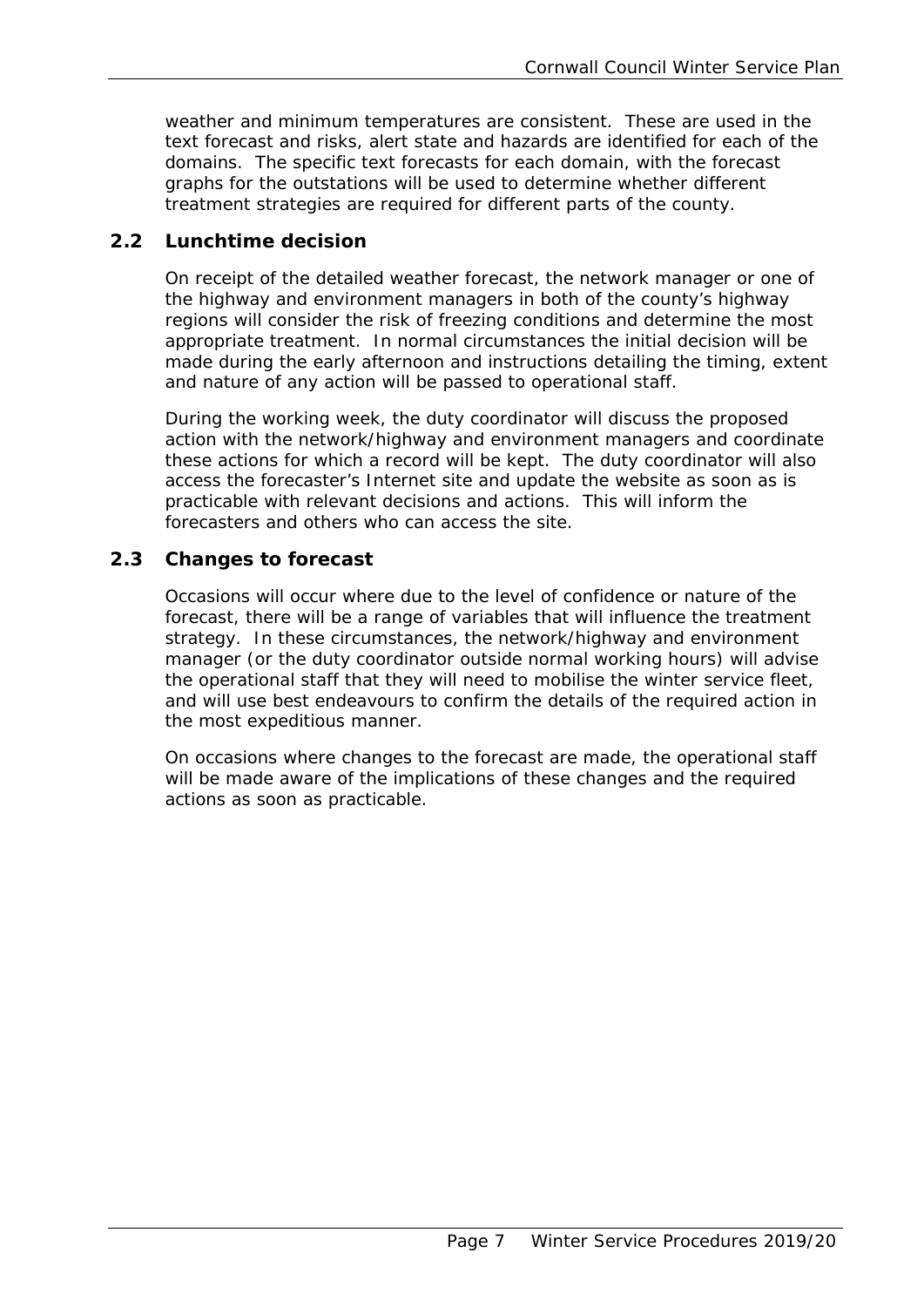# **3. TREATMENT**

# **3.1 Overall objective**

 for the specific treatment to be applied. The information is not intended to be The overall objective is to complete treatment, where reasonably practicable before the onset of freezing conditions. This section sets out the treatment strategy to be applied to the specific forecast scenario, and also the options exhaustive, and actual treatments will be based on a number of variables.

# **3.2 Route development**

The approved policy sets out the basis on which routes are selected for inclusion on the precautionary treatment network.

 The precautionary salting network is currently made up of 25 routes as reflects this optimisation process and does not relate to the importance of detailed in these procedures. Each route has a specified start point and an order/direction of travel. Each route has been optimised to maximise efficiency, to ensure that in normal circumstances the route can be completed within the specified treatment time, and with regard to the capacity of the individual vehicles. The order in which the salting activities are undertaken each link that makes up the route.

Where there are operational benefits, alternative starting points may be used. This is most likely to occur when a vehicle is taken "home loaded" ready for salting operations in the middle of the night.

Where parts of the precautionary network are the subject of temporary closure orders, the highway and environment /network manager (or the duty coordinator outside normal working hours) will instruct the signed diversion route to be treated if the diversion is not along roads which form part of the precautionary salting network.

# **3.3 Treatment strategy**

The treatment strategy is shown in the decision matrix guide in Table 1. This is based on the pre-September 2013 complementary guidance to *Wellmaintained Highways: Code of Practice for Maintenance Management* issued by the Roads Liaison Group. Refer also to Section 1.2 of the Winter Service Policy. This is used as guidance to determine the best treatment strategy for specific forecast scenarios. The table is not intended to be exhaustive, and actual treatments will be based on a number of variables.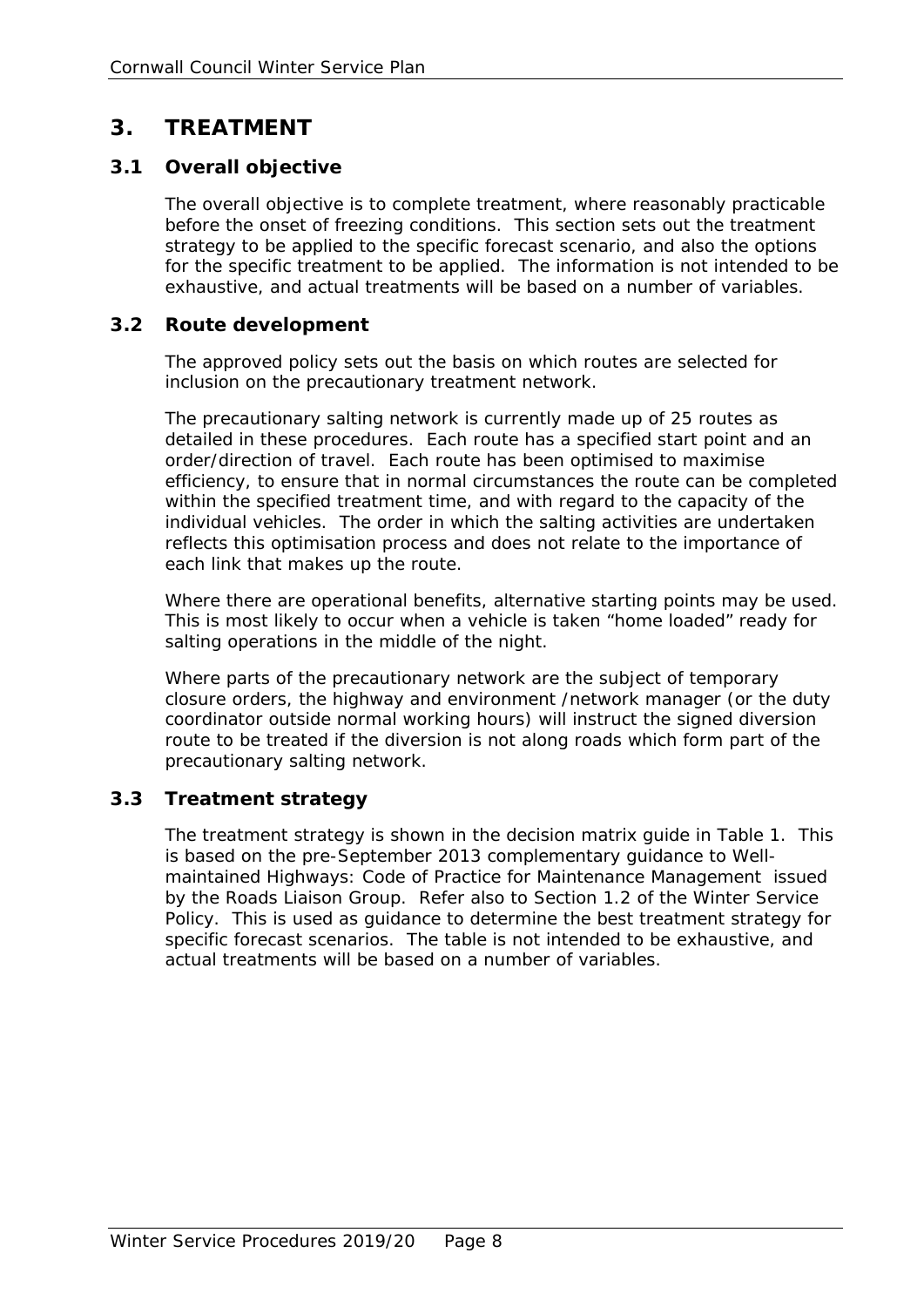| <b>Table 1: Decision Matrix Guide</b> |                                                           |                                                                                    |                                      |                               |  |                                      |
|---------------------------------------|-----------------------------------------------------------|------------------------------------------------------------------------------------|--------------------------------------|-------------------------------|--|--------------------------------------|
| <b>Road Surface</b>                   |                                                           | <b>Predicted Road Conditions</b>                                                   |                                      |                               |  |                                      |
| Temperature                           | Precipitation<br>etc.                                     | Wet                                                                                | Wet<br><b>Patches</b>                | <b>Dry</b>                    |  |                                      |
| May fall below 1°C                    | No rain<br>No hoar frost<br>$\underline{\mathsf{No}}$ fog | Salt<br>before<br>frost                                                            | Salt before<br>frost<br>(see note a) |                               |  | No action likely,<br>monitor weather |
|                                       | No rain<br>No hoar frost<br>$No$ fog                      |                                                                                    |                                      | (see note a)                  |  |                                      |
|                                       | <b>Expected hoar</b><br>frost<br><b>Expected</b> fog      |                                                                                    | Salt before frost<br>(see note b)    |                               |  |                                      |
| Expected to fall<br>below 1°C         | <b>Expected</b> rain<br><b>BEFORE</b><br>freezing         | Salt after rain stops<br>(see note c)                                              |                                      |                               |  |                                      |
|                                       | <b>Expected</b> rain<br><b>DURING</b><br>freezing         | Salt before frost, as required during rain<br>and after rain stops<br>(see note d) |                                      |                               |  |                                      |
|                                       | Possible rain<br>Possible hoar<br>frost<br>Possible fog   | Salt before frost                                                                  |                                      | Monitor weather<br>conditions |  |                                      |
| <b>Expected snow</b>                  |                                                           | Salt before snow fall                                                              |                                      |                               |  |                                      |

*The decision to undertake precautionary treatments will, if appropriate, be adjusted to take account of residual salt or surface moisture.* 

*All decisions will be evidence based, recorded and will be continually monitored and reviewed.* 

Notes to Table 1

 fields after heavy rains – washing off salt previously deposited. Such (a) Particular attention will be given to any possibility of water running across carriageways and other running surfaces – e.g. off adjacent locations will be closely monitored and may require treating in the evening and morning and possible other occasions.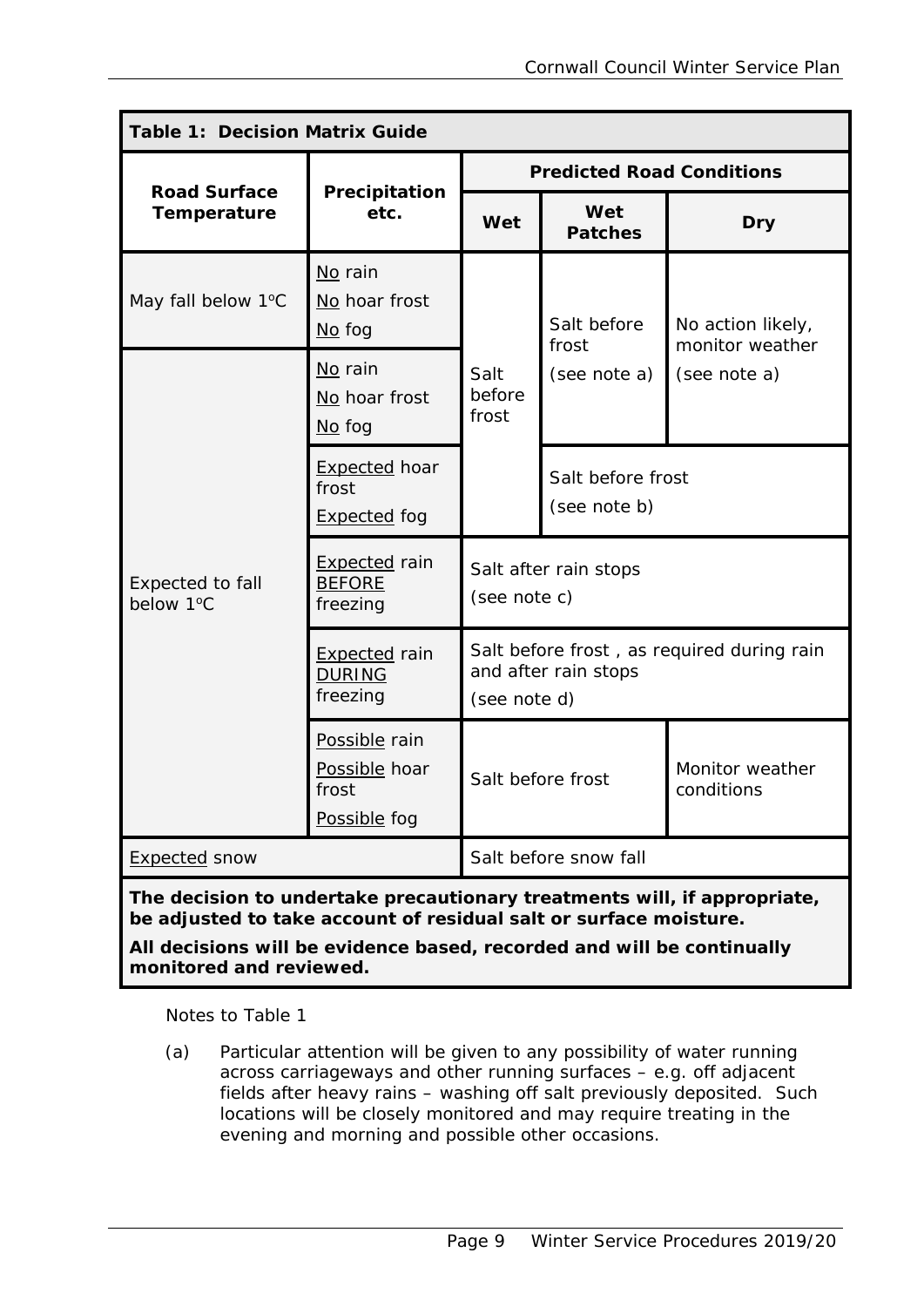- be treated just as the hoar frost is forming. Such action is usually not (b) When a weather warning contains reference to expected hoar frost considerable deposits of frost are likely to occur. Hoar frost usually occurs in the early morning and is difficult to cater for because of the probability that any salt deposited on a dry road too soon after its onset may be dispersed before it can become effective. Close monitoring is required under this forecast condition which should ideally practicable and salt may have to be deposited on a dry road prior to and as close as possible to the expected time of the condition. Hoar frost may be forecast at other times in which case the timing of salting operations will be adjusted accordingly.
- (c) If, under these conditions, rain has not ceased by early morning, crews will be called out and action initiated as rain ceases.
- (d) Under these circumstances rain will freeze on contact with running surfaces and full pre-treatment will be provided even on dry roads. This is a most serious condition and will be monitored closely and continuously throughout the danger period.

#### **3.4 Treatment options**

The approved winter service policy sets out the following treatment options:

**No planned action:** No action required

**Monitoring:** Where the forecast indicates temperatures close to freezing, varying surface conditions, or where roads have been treated in the previous 24 hours, then a monitoring procedure may be followed.

> The forecast and road surface temperatures will be monitored using the weather outstations and forecasting service, together with feedback from those on the road. Gritting lorries may be loaded on standby should they be needed.

> In these circumstances treatment can be of a reactive nature and rely upon the judgement of all involved in the provision of the service.

- **Inspect and treat:** This is also referred to as "patrolling". The purpose of inspection is to identify the extent of wet patches requiring treatment, or to verify that previous treatments have been successful. The timing of inspections will be determined based on a variety of factors, and to ensure that appropriate actions are taken to ensure roads are adequately treated where reasonably practical. During inspections, communication between all involved is essential. Guidelines for patrolling are in Section 3.5.
- **Pre-salt:** The timing of pre-salting will be determined to ensure the most effective protection for the motorist. In normal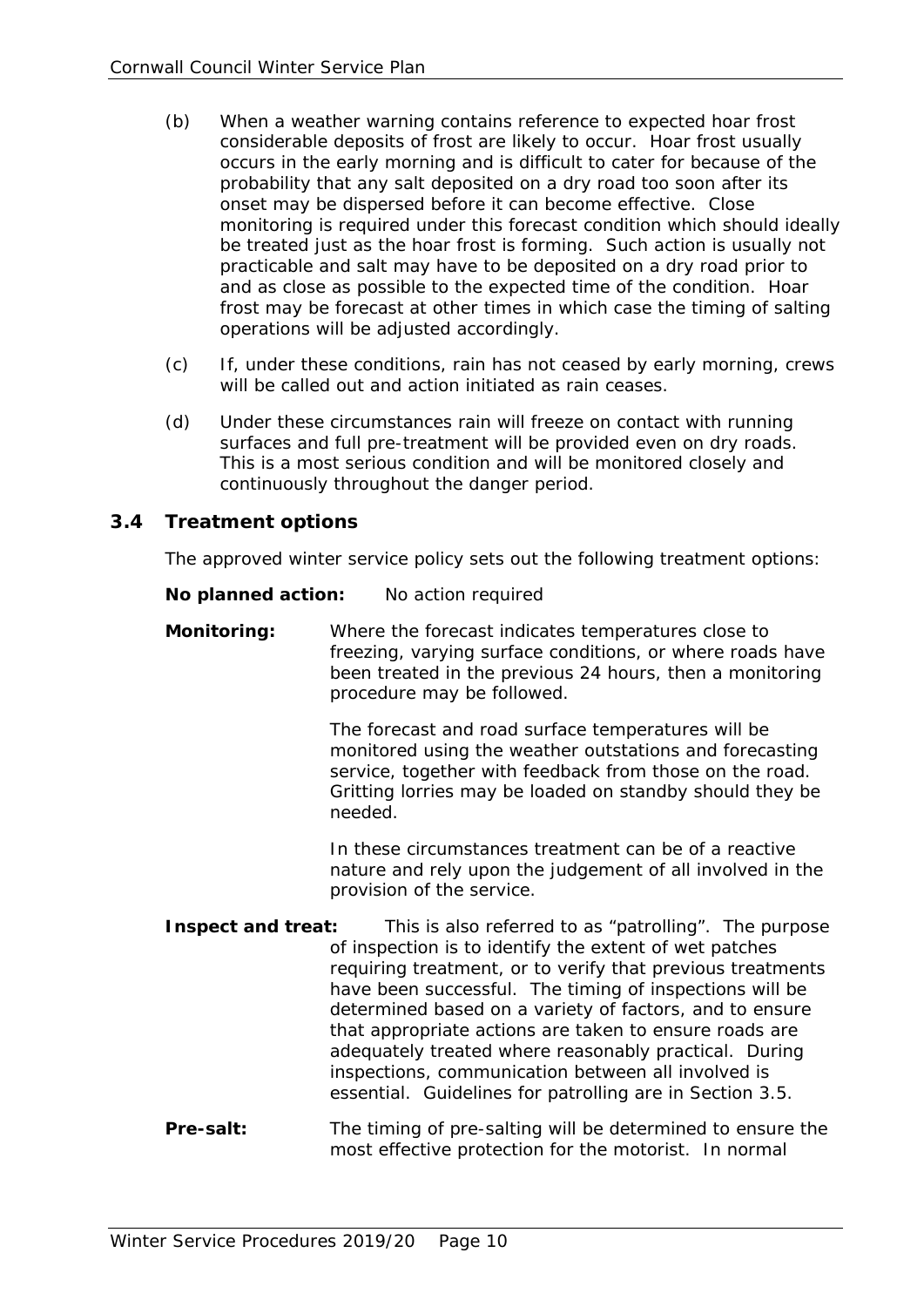circumstances the aim will be to complete pre-salting at least one hour prior to the predicted formation of frost/ice.

**Reports of freezing conditions:** It is inevitable that reports of freezing conditions on the precautionary network and elsewhere will be received. Whilst it is generally considered prudent to respond to these, this will not be done if the response is likely to compromise the effective planned treatment of the precautionary network.

Table 2 is used as guidance to determine the precise treatment to be applied. This is based on the pre-September 2013 complementary guidance to *Wellmaintained Highways: Code of Practice for Maintenance Management* issued by the Roads Liaison Group. Refer also to Section 1.2 of the Winter Service Policy. The Table is not intended to be exhaustive, and actual treatments will need to be based on a number of variables.

| Table 2: Treatment Matrix Guide (Continued Overleaf)                                                                                 |                               |                                       |           |  |
|--------------------------------------------------------------------------------------------------------------------------------------|-------------------------------|---------------------------------------|-----------|--|
| <b>Weather Conditions</b>                                                                                                            | <b>Treatment</b>              |                                       |           |  |
| <b>Road Surface Conditions</b><br><b>Road Surface Temperature</b><br>(RST)                                                           | Air<br>temperature            | <b>Salting</b><br>(g/m <sup>2</sup> ) | Ploughing |  |
| Frost or forecast frost<br>RST at or above -2°C                                                                                      |                               | 10                                    | <b>No</b> |  |
| Frost or forecast frost<br>RST below -2°C and above -5°C                                                                             |                               | 20                                    | <b>No</b> |  |
| Frost or forecast frost<br>RST at or below $-5^{\circ}$ C and above<br>-10°C and dry or damp road<br>conditions                      |                               | 20                                    | <b>No</b> |  |
| Frost or forecast frost<br>RST at or below -5 <sup>o</sup> C and above<br>-10°C and wet road conditions<br>(existing or anticipated) |                               | $2 \times 20$                         | <b>No</b> |  |
| Light snow forecast (<10mm)                                                                                                          |                               | 20                                    | <b>No</b> |  |
| Medium/heavy snow or freezing<br>rain forecast                                                                                       |                               | $2 \times 20$                         | <b>No</b> |  |
| Ice formed                                                                                                                           | above -5°C                    | 20                                    | <b>No</b> |  |
| Ice formed                                                                                                                           | at or below<br>$-5^{\circ}$ C | $2 \times 20$                         | <b>No</b> |  |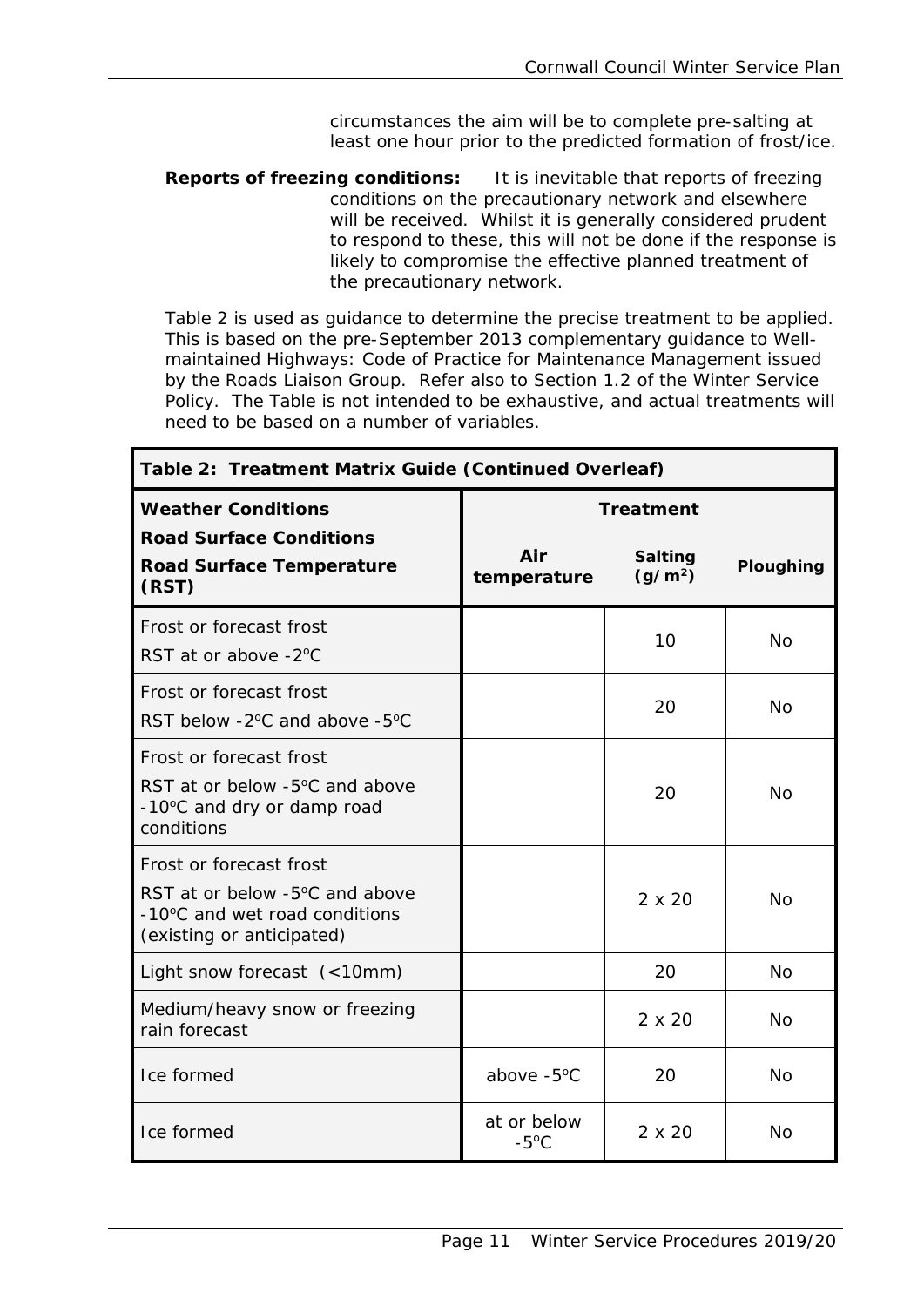| Table 2: Treatment Matrix Guide (Continued)                                |                               |                                       |           |  |
|----------------------------------------------------------------------------|-------------------------------|---------------------------------------|-----------|--|
| <b>Weather Conditions</b>                                                  | <b>Treatment</b>              |                                       |           |  |
| <b>Road Surface Conditions</b><br><b>Road Surface Temperature</b><br>(RST) | Air<br>temperature            | <b>Salting</b><br>(g/m <sup>2</sup> ) | Ploughing |  |
| Snow covering exceeding 30mm                                               |                               | $20 - 40$<br>(successive)             | Yes.      |  |
| Hard packed snow/ice                                                       | above -8°C                    | $20 - 40$<br>(successive)             | Nο        |  |
| Hard packed snow/ice                                                       | at or below<br>$-8^{\circ}$ C | salt/abrasive<br>(successive)         | No        |  |

Notes to Table 2

- (a) Rate of spread for precautionary treatments may be adjusted to take account of variations occurring along the route such as residual salt, temperature variations, surface moisture (in the air or on the road surface) road alignment and traffic density.
- (b) All decisions will be evidence based, recorded and continuously monitored and reviewed.
- (c) Ice refers to all ice on the road surface, including black ice.

# **3.5 Patrolling**

3.5.1 Purpose of patrol

The network/highway manager (or the duty coordinator outside normal working hours) will request a patrol when the weather forecast is such that there is some doubt about the road weather conditions.

The purpose will be to:

- $\div$  verify previous treatments have been effective;
- $\div$  identify and spot treat problem areas; and
- deal with weather conditions that may vary over time/over the network.

#### 3.5.2 Timing

The timing of a patrol will be set to ensure that as far as is reasonably practicable the roads remain free of ice and snow. The duration of a patrol will depend on the prevailing conditions. A patrol will only be finished when the duty coordinator agrees.

The duty supervisors are encouraged to maintain a two-way dialogue with the lorry drivers and duty coordinator throughout.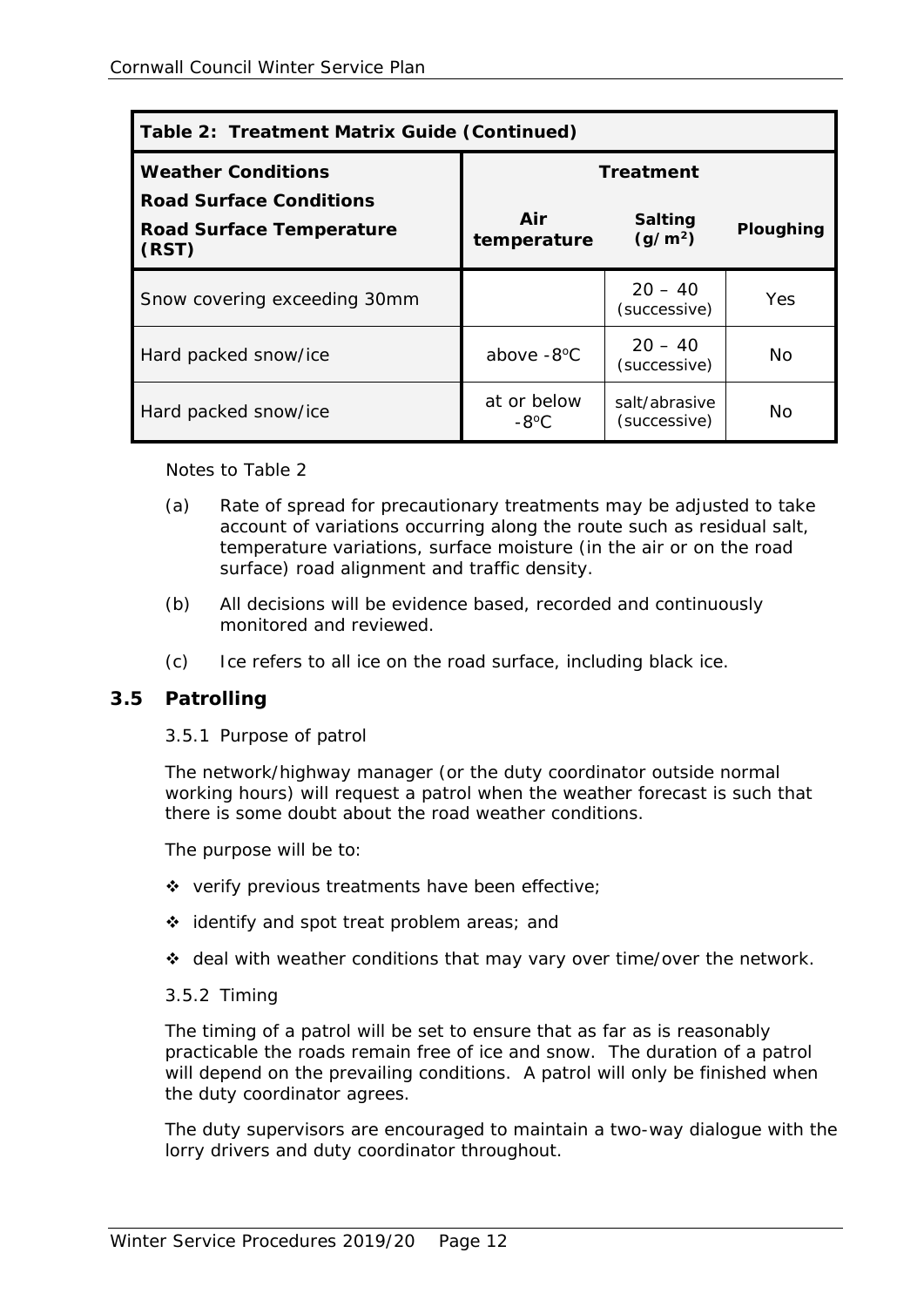#### 3.5.3 Taking temperatures

Taking road surface or air temperatures will only assist in understanding the conditions at that given time/location. Therefore, if taken, they are only a broad indicator of conditions and trends cannot be established from a series of temperature readings.

#### 3.5.4 Moisture

 frost. The first three are readily identified, but hoar frost can be difficult to Moisture can be derived from run-off, seepages, previous rainfall or hoar predict.

Indicators include frost on cars and road verges. Deposits of hoar frost can occur suddenly due to very slight changes in weather conditions. The phenomenon of the "dawn dip" is well known and it is important that, when appropriate, resources are available to deal with this. During a patrol the duty supervisor will monitor cloud cover, as this will have an impact on temperatures and the likelihood of frost deposits.

#### 3.5.5 Records

It is important that a record of patrolling is kept. This will detail locations and times visited with any observations. See Section 4.3.2.

#### 3.5.6 Extending action

On occasions the conditions may be such that it is prudent to commence a full pre-salt. In these circumstances the duty coordinator will advise the duty supervisors as soon as the decision is made.

#### 3.5.7 Other routes/locations

When activities have been completed on the precautionary network, the duty supervisor will agree with the duty coordinator whether to continue onto other routes. Discussion with adjoining duty supervisors is encouraged.

#### 3.5.8 Handover to normal working day

If the activities are likely to continue into the working day, the duty supervisor will advise the Council's Contact Centre and agree with the regular members of staff when to pass on responsibility for each lorry/route.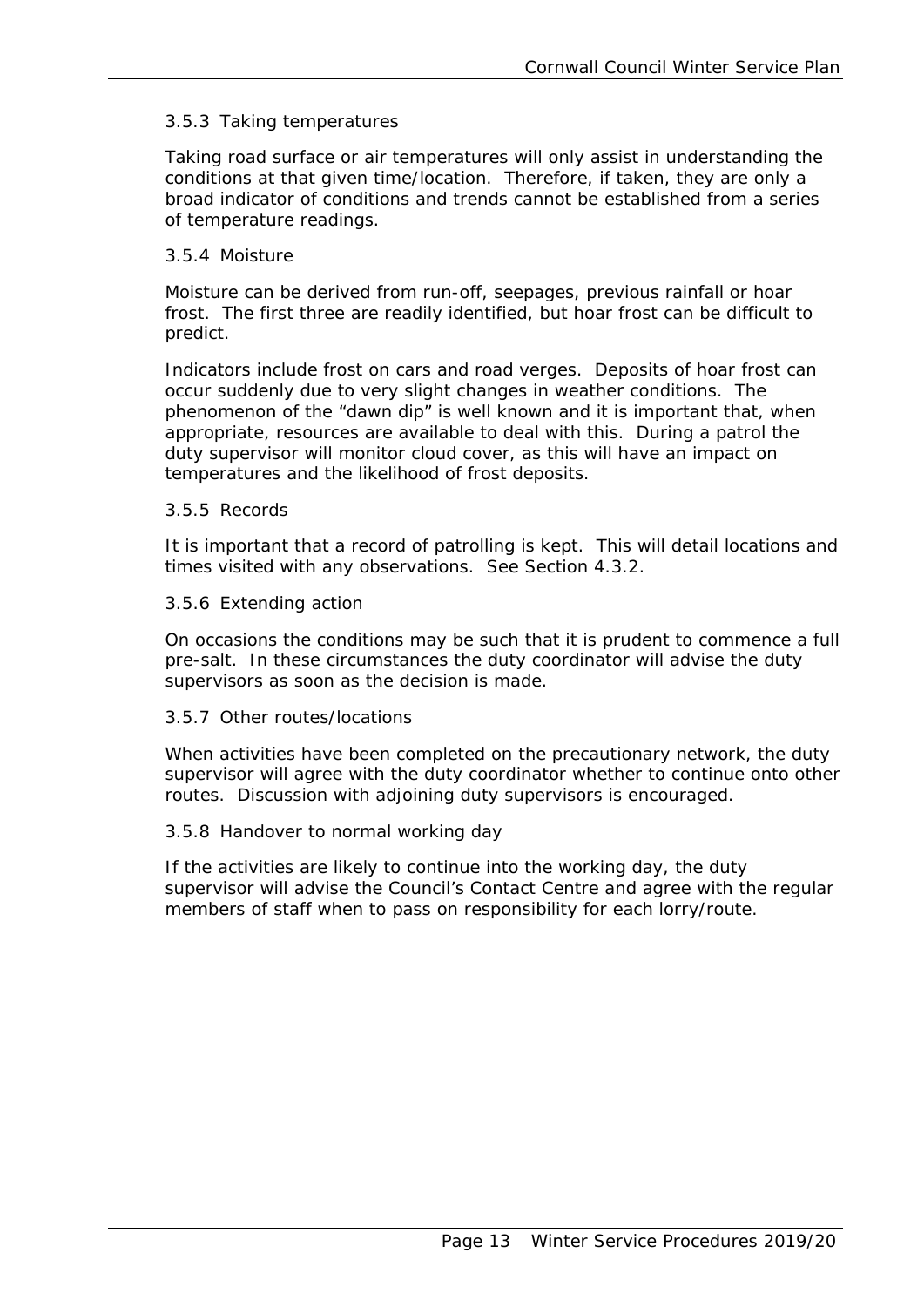# **4. RECORDS**

#### **4.1 General**

Record keeping is a fundamental part of the winter service. It is essential that the process from receipt of forecast, through the decision making process, to instructing work to be carried out, and the action taken on the ground is well recorded. All records will be stored centrally in an electronic database. A nominated member of staff in each service area will check on a weekly basis that all electronic records are complete and up to date for that area. All duty coordinators will have access to the database. Paper records may be held temporarily but must be transferred to the database at the earliest opportunity.

It is essential that the network/highway and environment managers (or the duty coordinator outside normal working hours) give clear instructions to duty supervisors and the operational staff. This is best achieved by email but the value of telephone or personal contact cannot be underestimated. The responsibility lies with the sender of the instruction to ensure that the instruction is received and acknowledged by the recipient. Thereafter contemporaneous records need to be made of information received; decisions received and given; and actions taken.

There are four formal records that are to be kept as described below. The duty supervisor records are to be kept in electronic format and emailed to the key decision maker in each highway region at the beginning of the following week.

# **4.2 Coordinator log**

During the working week each network/highway and environment manager will maintain an electronic "coordinator log". The duty coordinator will maintain the record for the whole county for those periods when the network/highway managers are unavailable. These periods include weekends and holidays periods. The coordinator log will record the following as a minimum:

- date;
- name of duty coordinator;
- details of lunchtime forecast and any update forecasts, including time and state of readiness in each climatic domain;
- $\cdot$  lunchtime treatment decisions made, including "No Action";
- $\div$  details of any subsequent decisions made which supersede the lunchtime decision; and
- $\div$  any other relevant information relating to the decision-making process.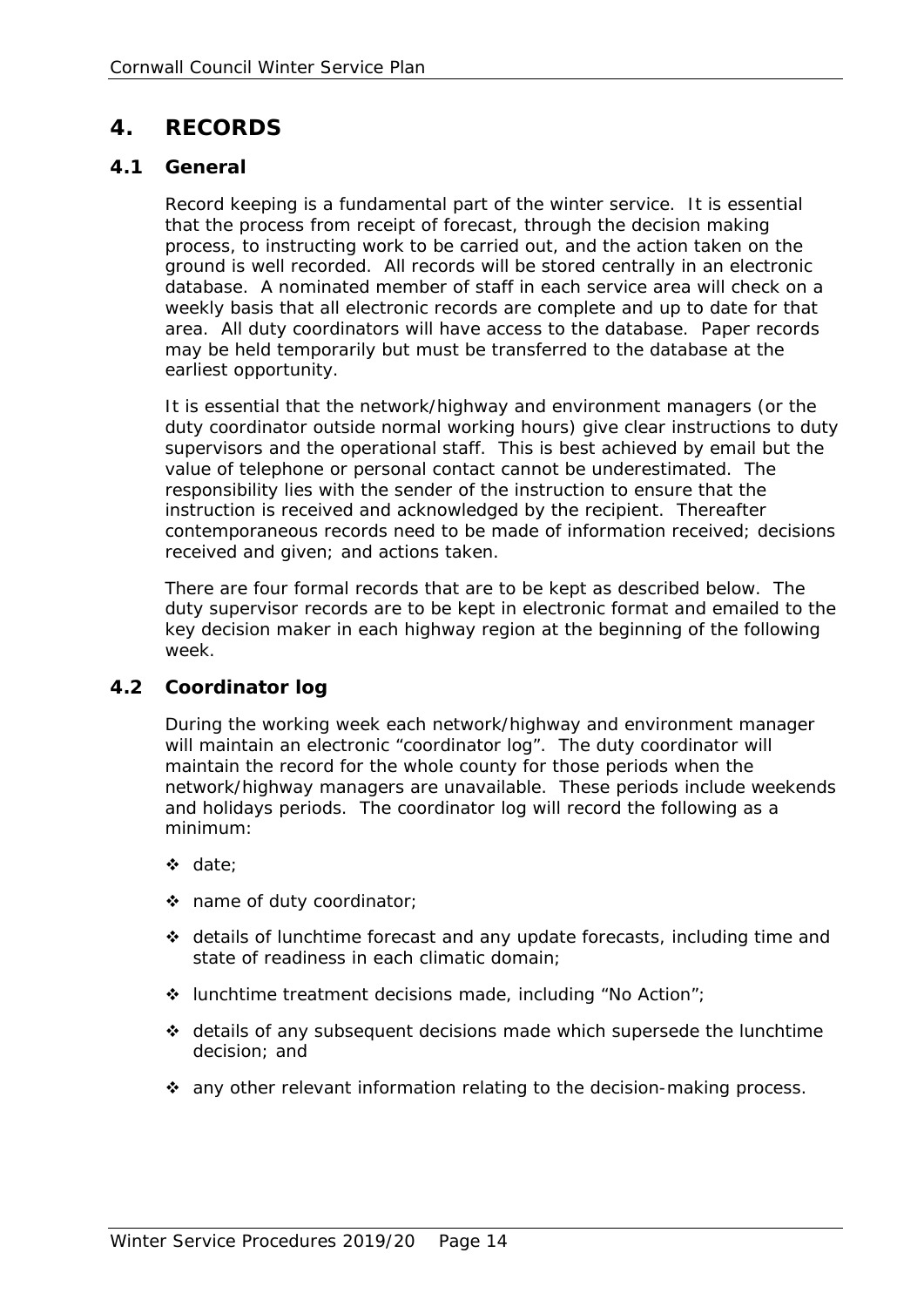# **4.3 Duty supervisor records**

#### 4.3.1 Duty supervisor sheet

The duty supervisor will maintain a record of all instructions received from the network/highway and environment managers (or the duty coordinator outside normal working hours) and will record actions undertaken as a result. This includes "No Action" instructions.

#### 4.3.2 Patrol record sheet

The duty supervisor will record all actions taken in accordance with the guidelines for patrolling in Section 3.5.

# **4.4 Driver records**

Each driver will complete a hand-written record of all instructions and actions – including "No Action".

Each driver is responsible for the completion of this form and ensuring that a copy is handed to the operational manager and the duty supervisor no later than two working days after the action. The operational manager will ensure that the form is completed satisfactorily. The duty supervisor will arrange for these forms to be scanned for saving onto the database.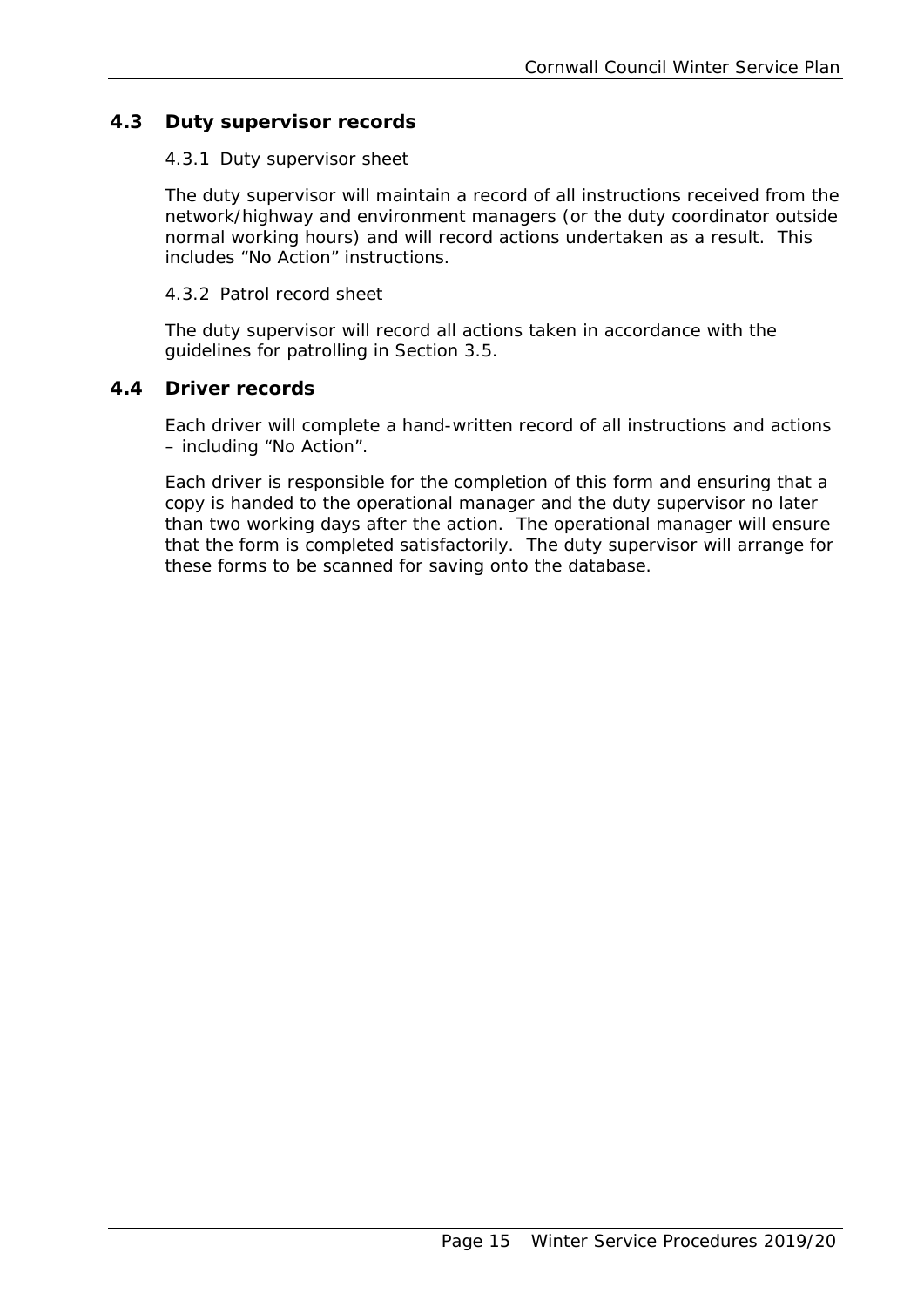# **5. PLANT AND MATERIALS**

#### **5.1 General**

The operational managers will ensure that each route is covered by a designated vehicle with the capabilities of providing the appropriate application in accordance with the instruction received.

The winter service equipment is provided in accordance with the term contract.

 The salt stock order is managed in accordance with the term contract specification clause 6004AR. The total stock holding will be 10,500 tonnes benchmark of 48 salting runs at a spread rate of  $20g/m<sup>2</sup>$  as recommended in minimum at the start of the winter season. This equates to the resilience the final report *The Resilience of England's Transport Systems in Winter*  published in October 2010. The salt stock will be topped up as required (subject to salt availability) during the peak winter months.

#### **5.2 Fleet inventory and maintenance**

A comprehensive fleet inventory, including individual vehicle maintenance checks and records, is held at CORMAC Solutions Ltd's Western Group Centre at Scorrier.

For the front line vehicles MOTs are updated outside the winter maintenance period to ensure their availability throughout the winter service season.

Prior to the winter service season each vehicle is checked for its effective operational capabilities. This includes checking the attachments for the gritting spinner and the snow plough hydraulics and linkages.

 to ensure everything is serviceable. Ploughs and spinners are test fitted as During September and October the winter service equipment is again checked part of this check.

Other equipment including spare ploughs, snow blowers and self-propelled snow blowers are also checked, oiled and greased at this time ready for the season ahead.

# **5.3 Calibration**

Every year during September and October every gritting vehicle is checked for accuracy of calibration. The calibration is adjusted according to the size of rock salt to be applied. The calibration is checked mid-season, usually in January.

A record will be kept of each checked and calibrated vehicle and a certificate of calibration issued on completion of the tests.

#### **5.4 Communication systems**

A global position system (GPS) has been installed in every winter gritting vehicle. This system provides details of where a vehicle is, where it has travelled, its speed, whether salting or free travel, the rate of application and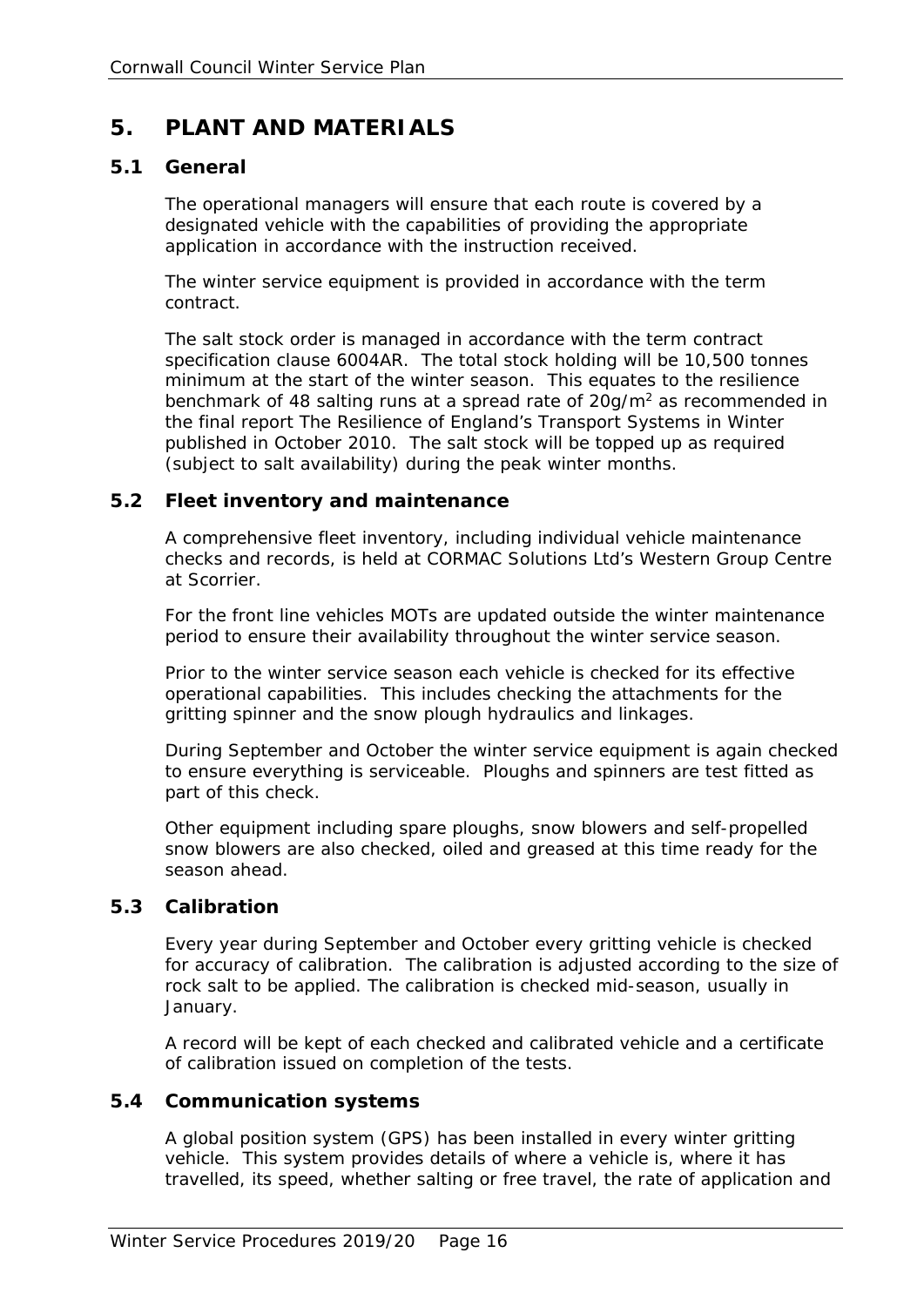the time taken. This information is archived as a permanent record of activity on the precautionary network, and may be requested by other agencies and the general public.

Communication between individuals is by way of mobile telephones.

## **5.5 Salt management**

5.5.1 Stockpiles

Prior to the winter service season stocks will be replenished where appropriate to provide the minimum total stock holding in 5.1 above.

This stock will be held in covered storage at the following locations:

- Scorrier
- Castle-an-Dinas Quarry
- \* Tregongeeves
- Bodmin
- Tolpetherwin
- ❖ Notter Bridge
- Tiscott Wood

Salt usage will be measured from the information provided on each driver's record (see Section 4.4). At the end of each week the respective operational managers will quantify the total tonnage used per highway region and this information will then be passed to the stores manager who will adjust the stock holding at each of the above locations to ensure operational needs can be met. General/network managers will instruct the stores manager as to when and where orders for delivery should take place.

#### 5.5.2 Chemical specification

Test methods are as specified in BS3247:1991 *Salt spreading on Highways for Winter Maintenance.* 

| Property          | Unit                     | Specification | Typical analysis |
|-------------------|--------------------------|---------------|------------------|
| Soluble Chlorides | %m/m NaCl                | >90.0         | 92.0             |
| Soluble Sulphate  | $%m/m$ CaSO <sub>4</sub> | < 2.5         | 2.3              |
| Insolubles        | % $m/m$                  | < 7.5         | 5.6              |
| Moisture          | % $m/m$                  | < 4.0         | 2.0              |
| Anti-caking agent | mg/kg                    | >30           | 47               |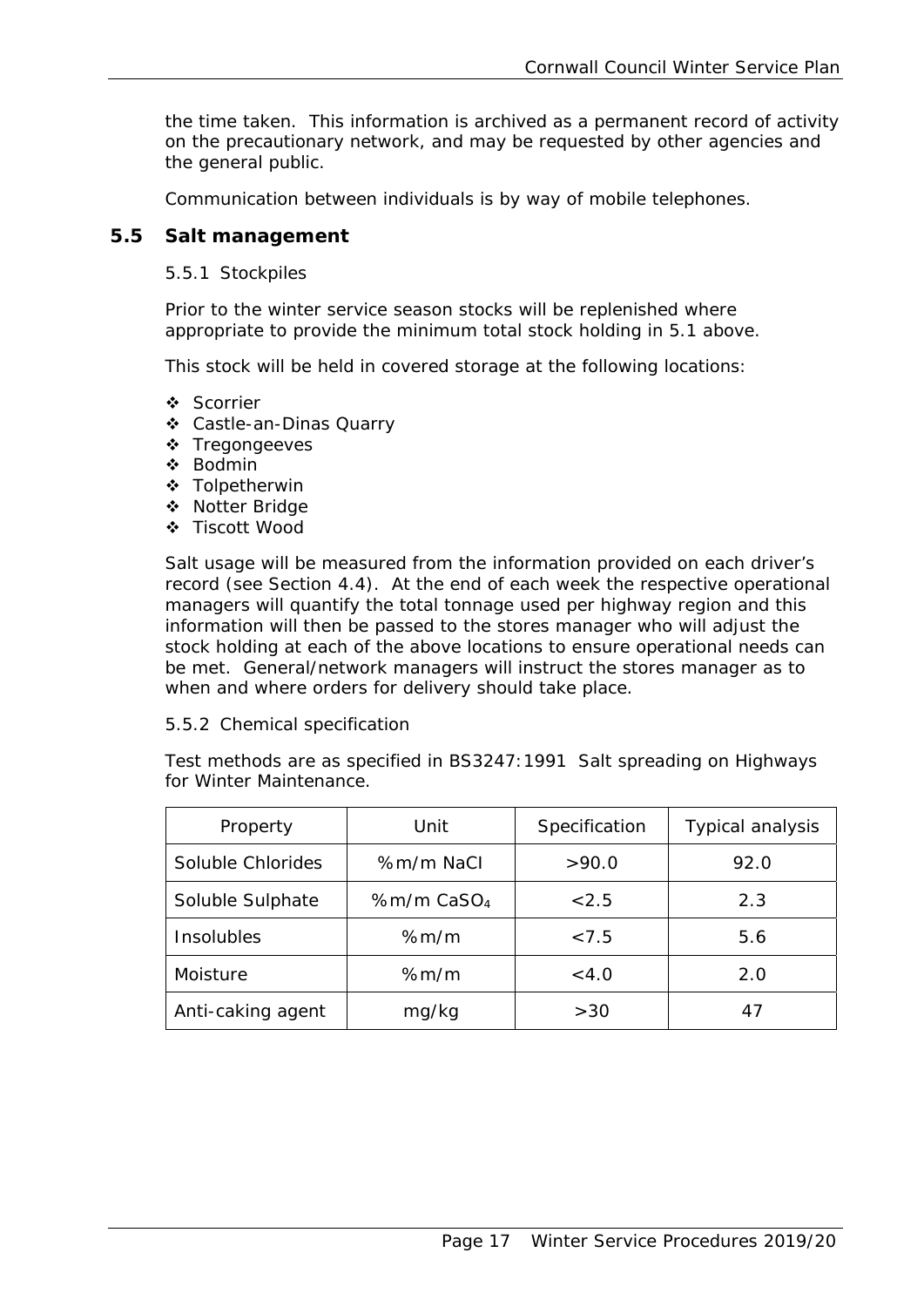# Grading

| Passing BS410 Test<br>Sieve | Specification<br>% m/m | <b>Typical analysis</b> |
|-----------------------------|------------------------|-------------------------|
| $10 \text{ mm}$             | 100                    | 100                     |
| $6.3$ mm                    | 100                    | 100                     |
| 2.36 mm                     | 30-80                  | 71                      |
| $0.3$ mm                    | $~<$ 20                | 16                      |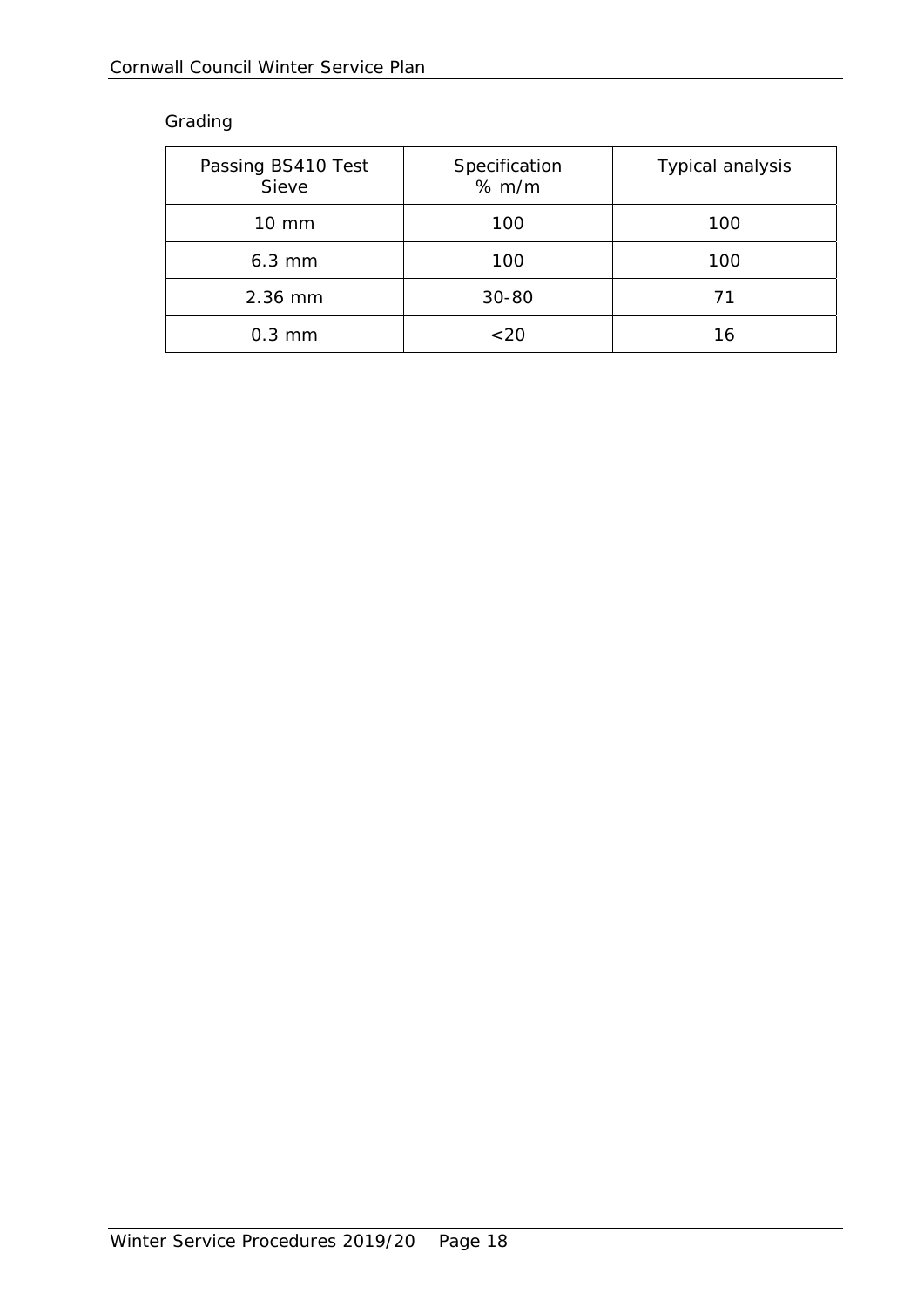# **APPENDIX 1 – GLOSSARY OF TERMS**

*Climatic domain*. An area of the county with broadly similar climatic characteristics – eg an urban area or high moorland or a coastal area (see forecast site).

*Dew point*. The temperature to which a sample of air must be cooled for condensation to take place. Dew point can be measured directly by instrumentation – eg outstations.

*Fog*. The suspension of water droplets in air at or close to the ground.

*Forecast site*. An outstation for which a graphical forecast is provided. It is usual to have one forecast site per climatic domain (see climatic domain).

*Frost*. A generic term to cover temperatures below freezing.

*Hoar frost*. Deposition of water vapour directly as ice onto ground surfaces. The ice forms as white crystals and is usually highly visible. Hoar frost is more common over grass than on roads. Hoar frost on roads may quickly change to clear ice under pressure from car tyres.

*Precautionary salting*. Salting undertaken in advance of anticipated freezing conditions to minimise the risk of accidents and ensure the network remains serviceable.

 the skies. As well as rain, sleet, snow and hail it also includes dew, hoar frost and *Precipitation*. A general term which covers all water (or ice) which "falls" from fog.

 fog or heavy rain, the humidity may reach 100%. On a sunny, warm afternoon in *Relative humidity*. This is the amount of actual water vapour held in a sample of air at a given temperature, divided by the maximum amount of water that could be held in that sample of air at that temperature, expressed as a percentage. Within summer the humidity may fall to 30%. On an average night in winter, the humidity rarely falls below 80% (which is the minimum humidity at which salt crystals will start to absorb water).

**Seepage**. Leakage of ground water from roadside verges. Can cause roads to become wet, when otherwise they would have stayed dry, possibly leading to ice formation later.

**Site specific forecast**. A standardised form of road weather forecast which shows a graphical plot of road temperatures and road states against time, for 24 hours ahead at hourly intervals. The forecast is for a single point in the road surface and is normally co-located with an outstation to allow monitoring of the forecast.

**Snow**. A form of precipitation where tiny ice crystals bond together into flakes. Snow can be either wet (air temperatures close to freezing) or powder (air temperatures below -2°C).

*Treatment time.* Time from commencement to completion of salting activities on a route.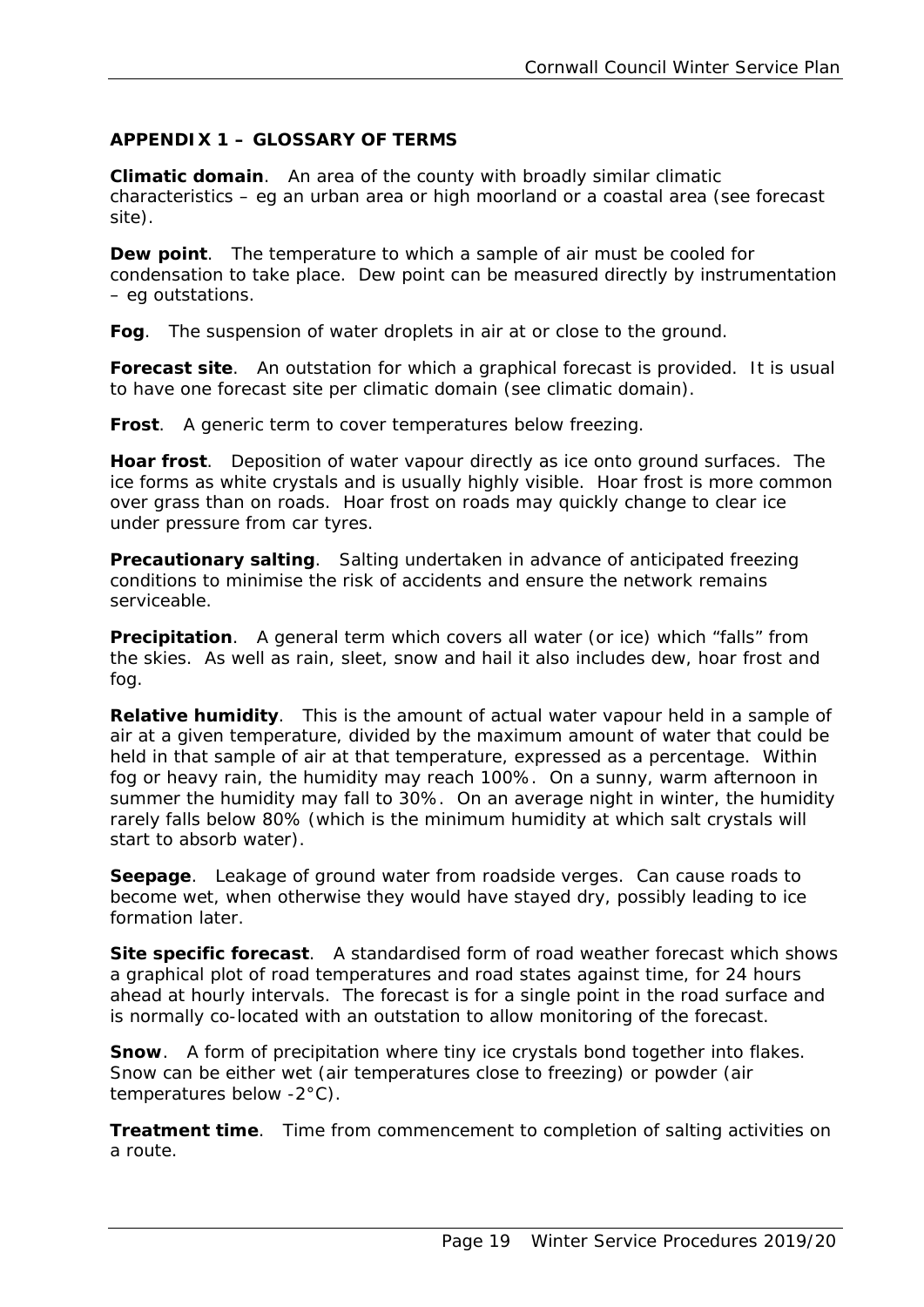*Weather radar*. A network of radars which uses a beam specifically tuned to detect rain droplets or snowflakes and hence infer the location and intensity of precipitation reaching the surface.